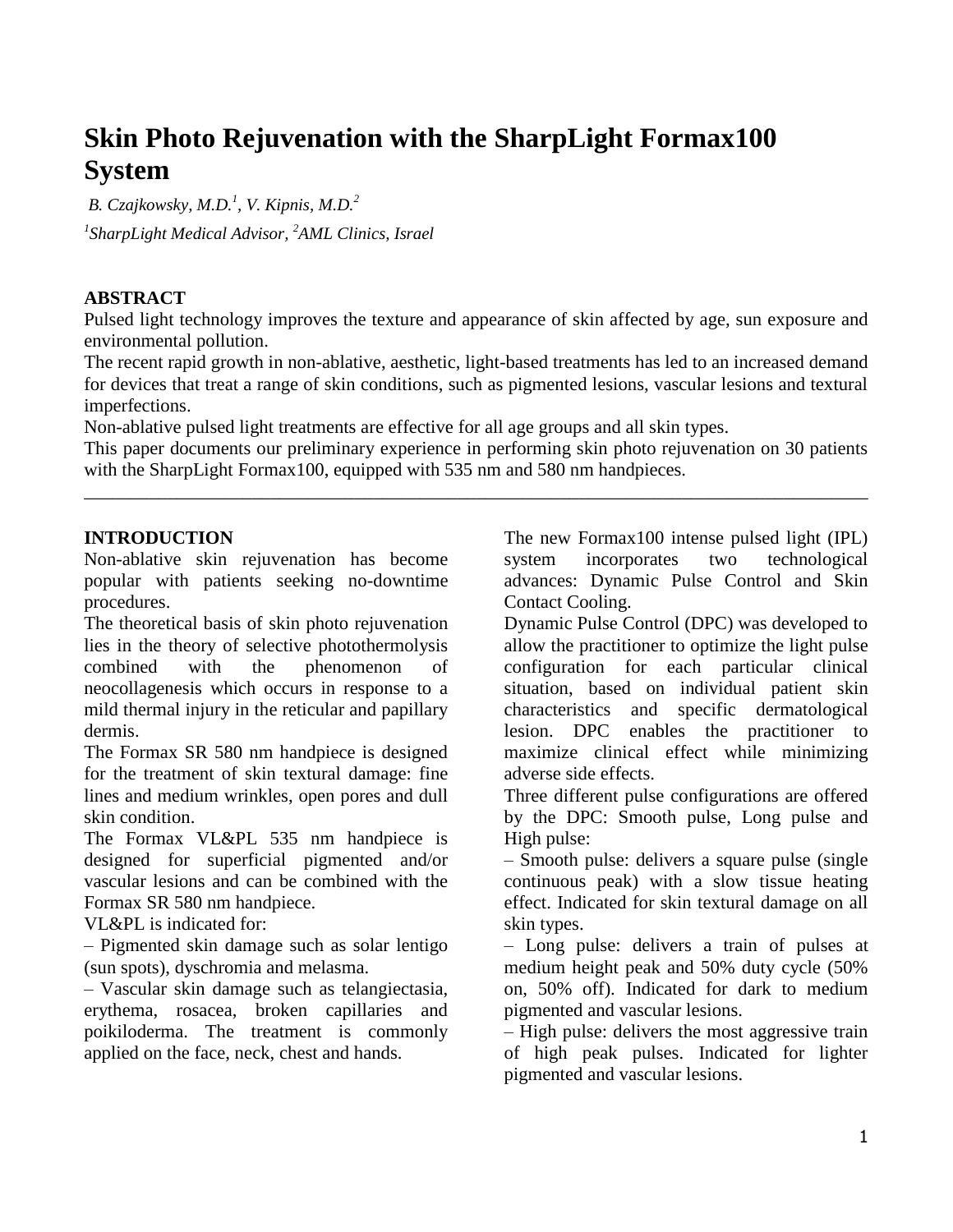Contact cooling was developed to prevent epidermal adverse effects such as burns, by maintaining temperature of the epidermis at a low level throughout the treatment. Based on a thermoelectrically cooled sapphire window, the contact skin cooling of the Formax100 maximizes patient safety, reduces pain and provides better patient comfort, yet allows the practitioner to deliver higher light fluences for increased clinical efficacy.

These technological advances of the Formax100 lead to better, safer and faster clinical results thus enhancing patient satisfaction.

#### **MATERIALS AND METHODS**

Formax100 main features for skin photo rejuvenation:

- SR 580-950 nm yellow handpiece
- Vl/Pl 535-950 nm green handpiece
- DPC: Smooth, Long or High Pulse
- Pulse duration: 10-12-15-20 and 25 msec
- Fluence range: 5 to 25 J/cm<sup>2</sup>
- Spot size: 6.4 cm²
- Contact cooling

Treatments were conducted at the American Laser Clinic, Rishon Le Zion, Israel.

Thirty (30) female subjects aged 35 to 65, with skin types II-IV, were subjected to 4 treatments spaced 4 weeks apart. Subjects were followedup 48 hours after each treatment to assess immediate effects and any potential complications, and 1 month after the last treatment to evaluate results and patient satisfaction with the procedure. Subjective clinical improvement was assessed by the physician by comparing pre- and post-treatment photographs and by the patients by assigning a grade of 1 to 5, 1 indicating no result and 5 indicating an excellent result.

Prior to treatment patients filled a medical history form and signed a consent form and were questioned to rule out any contraindication to intense light treatment. Contraindications include tanning of the area within the past 3-4

weeks, use of Accutane within the past 6 months, history of hypertrophy scarring or keloid formation and any skin condition or medications with sensitivity to light. A history of herpes requires use of prophylaxis prior to treatment.

A test spot was first performed on an adjacent area to determine optimal fluence, pulse duration and pulse configuration parameters that would result in mild, diffused erythema and edema without any adverse effect. Pigmented lesions should darken almost immediately and will exfoliate within a few days while vascular lesions may disappear immediately. Skin texture overall appearance should improve within 1 hour, resulting in mild erythema and mild edema that will give a skin replenishing glowing look. For darker skin types a waiting period of 24-48 hours is recommended to avoid an unexpected delayed response. Once optimal treatment parameters were determined, on a totally clean skin surface, two passes were performed over the face and hands area and a single pass over the neck and chest areas, per session. The light guide should float gently over the skin, without any pressure.

Typical initial treatment parameters for light skin patients were; Smooth to Long Pulse, 10 msec at a fluence of 15 J/cm<sup>2</sup>, while for darker skin patients these were; Smooth Pulse, 25 msec at  $10$  J/cm<sup>2</sup>. Pending individual patient response treatment parameters were adjusted to be slightly more aggressive from treatment to treatment.

## **RESULTS**

On the majority of patients (90%) a subjective skin clearance rate of 70% to 90% was assigned by the treating physician.

These results were in line with expectations based on published pulsed light photo rejuvenation results. In some patients results were above expectation possibly due to the new Pulse Form technology incorporated in the Formax100 system.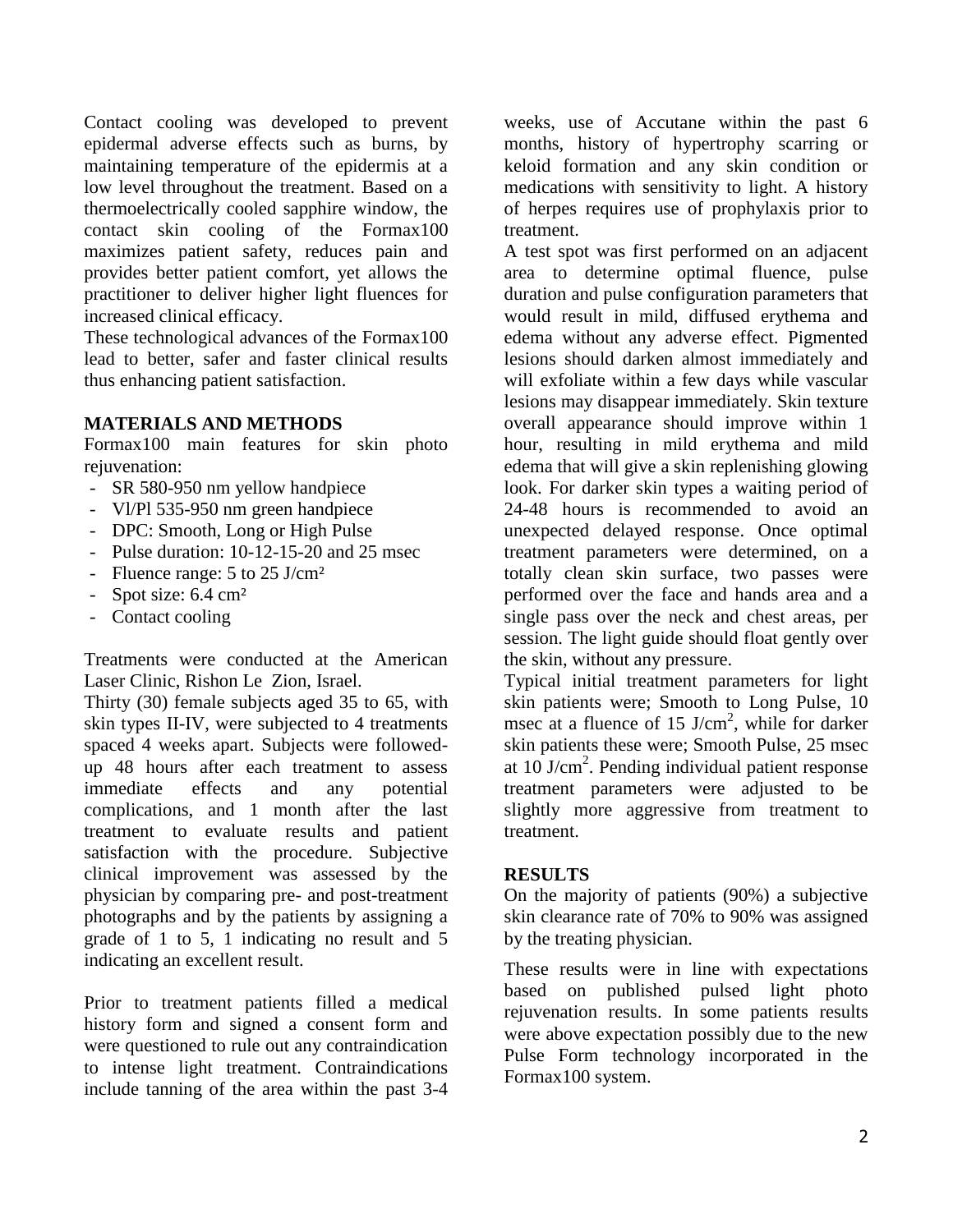Adverse effects were limited to marked erythema in only 2 patients (6%) and resolved spontaneously within a few days. No hypo- or hyper-pigmentation or any other complications occurred.

Final results:

- 27 patients had positive subjective results of 70 to 90% skin improvement
- 3 patients had positive subjective results of around 50% skin improvement

Side effects:

- 2 patients (6%) with skin type IV had marked erythema that lasted from 2 to 5 days.

Patient Satisfaction:

- 27 patients were very satisfied
- 2 patients were satisfied
- 1 patient was not satisfied

Typical results are shown in Figs 1-3.

#### **Figure 1. Solar pigmentation (lentigo)**

*Before 4 weeks after one treatment*





## **Figure 2. Textural skin damage with sun spots (lentigos)**

*Before 4 weeks after4 treatments*



#### **Figure 3. textural treatment for open pores**

*Before 4 weeks after 3 treatments*



#### **CONCLUSIONS**

Our initial experience with the new Formax100 for skin photo rejuvenation resulted in a high satisfaction rate in the majority (90%) of the patients.

In cases of pigmented and vascular lesions a subjective skin clearance rate of between 60% to >80% was assessed by the treating physician.

There were no adverse effects nor any serious or permanent complications encountered throughout the treatment sessions, apart from 2 transient cases of marked erythema (6%).

The expected skin reaction of diffused erythema and mild edema appeared in 90% of the cases.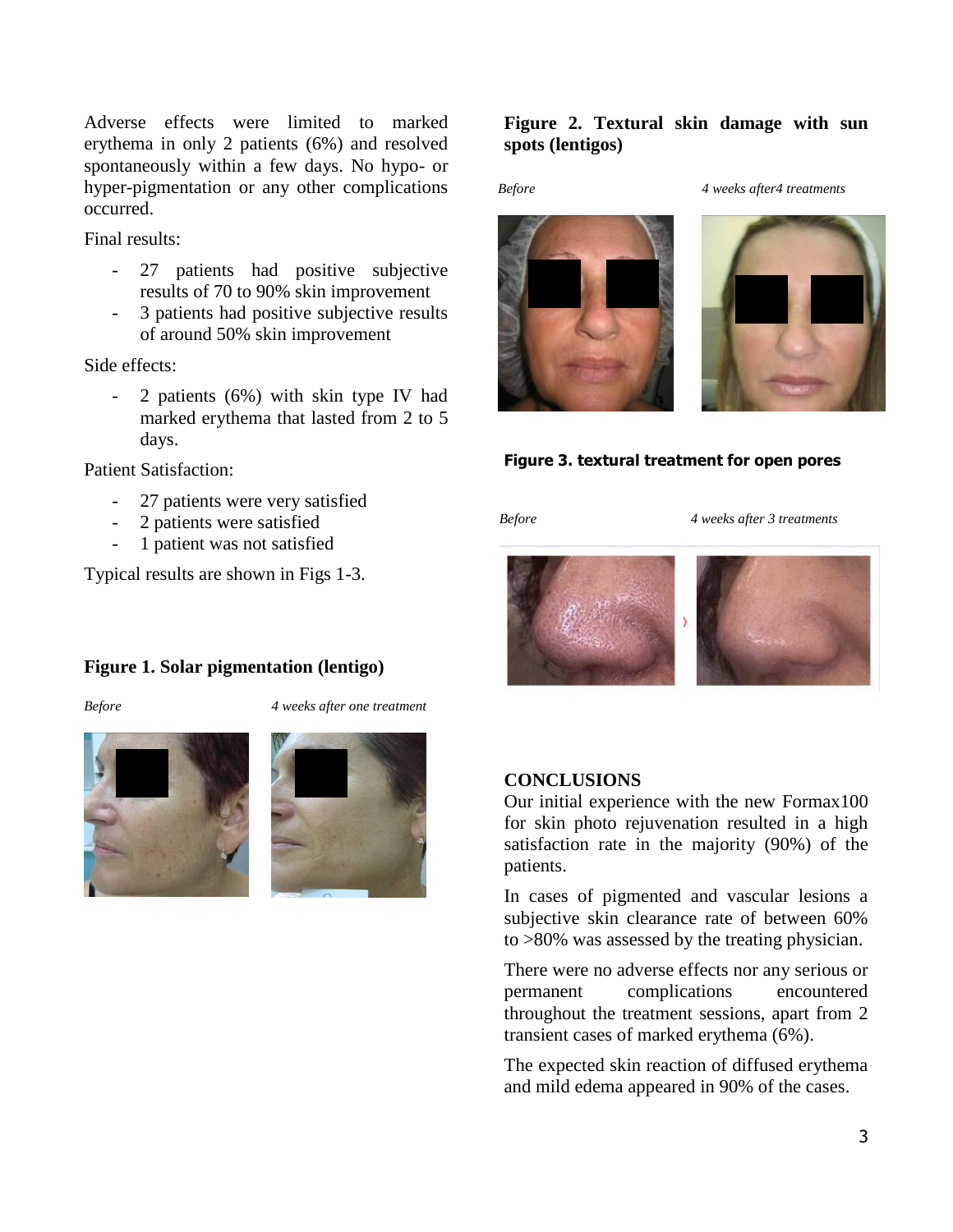A high level of safety and comfort was noted by the patients as well as high practitioner confidence in the machine. Safety and low complication rates associated with Formax100 pulsed light skin rejuvenation is of particular significance when treating dark skin. It is concluded that Formax100 photo rejuvenation can be the basis for safe and effective skin rejuvenation in even darker skin patients but this has yet to be confirmed.

DPC advantages:

- Controls the "aggressiveness" of light energy delivery
- Allows optimization of clinical treatment parameters to maximize effectiveness, while minimizing risk to patient's skin
- Increases system effectiveness for a broader range of skin types, while maintaining a high level of safety
- Assures effective SR results on a wider variety of skin textural aging and sun damage effects, pigmented and vascular lesions

Contact cooling advantages:

- Safe use of higher fluencies for more effective treatment
- Reduced number of treatment sessions
- Increased safety and patient comfort
- Reduced pain during treatment

Our clinical results with the Formax100 system are in line with previous publications describing the use of intense pulsed light for the treatment of skin photo rejuvenation and superficial vascular & pigmented lesions.

High patient satisfaction, as found in our study, was noted in published clinical studies, indicating good results in more than 90% of patients.

In our experience the new Formax100 system demonstrates similar clinical efficacy and safety in reducing pigmented sun damage and vascular irregularities as well as textural damage. Proper patient selection and critical diagnosis serves to keep adverse effects to a minimum.

#### **SUMMARY**

IPL photo rejuvenation has become the modality of choice for many patients seeking a noninvasive, no- downtime aesthetic treatment for signs of aging or sun-damaged skin. Formax100 with DPC pulsing technology and skin contact cooling, in combination with the 535 & 580 nm handpieces appears to be an excellent system for safe and effective performance of this procedure.

Initial experience on 30 female patients resulted in very high satisfaction rates with no serious or permanent adverse side effects. The practitioners who are experienced with other IPL systems were highly impressed and satisfied with the new technological features incorporated in the Formax100 system. In addition to assuring safety and efficacy, the system was found to be easy and convenient to operate, simplifying and shortening the procedures.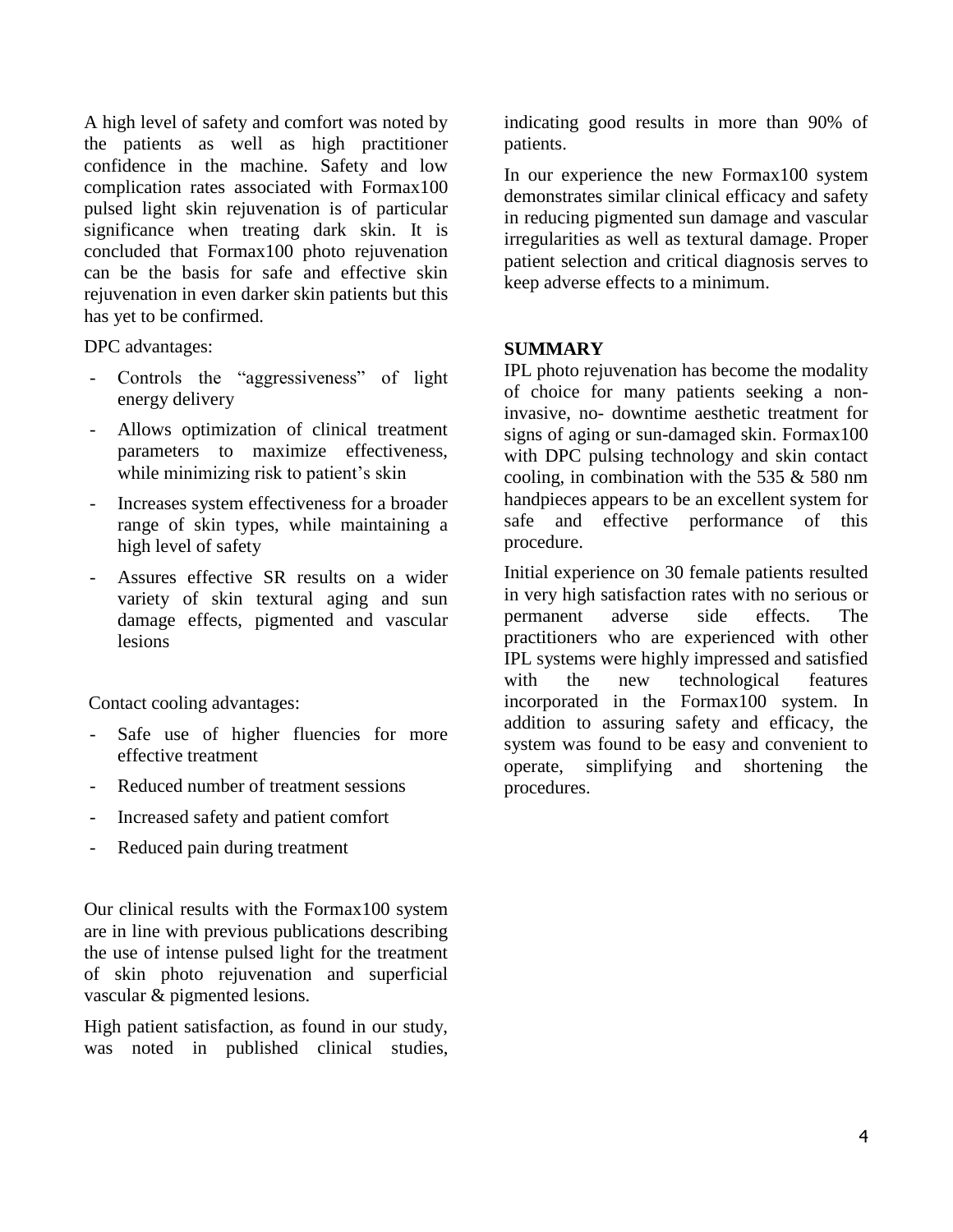#### **REFERENCES**

Adatto MA: Photorejuvenation of the forearms by treating hyperpigmented lesions with intense pulsed light source: a case report, Journal of Cosmetic and Laser Therapy, 2003 Jun; 5(2):117-9

Bitter PH: Noninvasive rejuvenation of photodamaged skin using serial, full-face intense pulsed light treatments. Dermatol Surg. 2000 Sep;26(9):835-42; discussion 843

Bjerring P, Clement M, Heickendorff L, Lybecker H, Kiernan M: Dermal collagen production following irradiation by dye laser and broadband light source. Journal of Cosmetic Laser Therapy 2002; 4(2):39- 43

Brazil J, Owen P: Long-term clinical results of photorejuvenation. J. Cosmet. Laser Ther. 2003 Dec; 5(3-4):168-74.

Dierickx CC, Anderson RR: Visible light treatment of photoaging. Dermatol Ther. 2005 May-Jun;18(3):191-208

Fodor L, Peled IJ, Rissin Y, Ramon Y, Shoshani O, Eldor L, Gaiman A, Ullmann Y: Using intense pulsed light for cosmetic purposes: our experience. Plast Reconstr Surg. 2004 May;113(6):1789-95

Goldberg DJ, Cutler KB: Nonablative treatment of rhytids with intense pulsed light. Lasers Surg. Med. 2000;26(2):196-200.

Goldman MP, Weiss RA, Weiss MA: Intense pulsed light as a nonablative approach to photoaging. Dermatol Surg. 2005 Sep;31(9 Pt 2):1179-87; discussion 1187

Hedelund L, Due E, Bjerring P, Wulf HC, Haedersdal M: Skin rejuvenation using intense pulsed light: a randomized controlled split-face trial with blinded response evaluation. Arch Dermatol. 2006 Aug;142(8):985-90

Kligman DE, Zhen Y: Intense pulsed light treatment of photoaged facial skin. Dermatol Surg. 2004 Aug;30(8):1085-90

Laury D: Intense pulsed light technology and its improvement on skin aging from the patients' perspective using photorejuvenation parameters. Dermatol Online J. 2003 Feb;9(1):5

Negishi K et al: Photorejuvenation for Asian skin by intense pulsed light. Dermatol. Surg. 2001 Jul; 27(7):627-31; discussion 632.

Ross EV, Smirnov M, Pankratov M, Altshuler G:, Intense pulsed light and laser treatment of facial telangiectasias and dyspigmentation: some theoretical and practical comparisons. Dermatol Surg. 2005 Sep;31(9 Pt 2):1188-98

Sadick NS, Weiss R, Kilmer S, Bitter P: Photorejuvenation with intense pulsed light: results of a multicenter study. J. Drugs Dermatol. 2004 Jan-Feb; 3(1):41-9.

Sadick NS, Weiss R: Intense pulsed-light photorejuvenation. Semin Cutan Med Surg. 2002 Dec;21(4):280-7

Weiss RA, Weiss MA, Beasley KL: Rejuvenation of photoaged skin: 5 years results with intense pulsed light of the face, neck and chest. Dermatol. Surg. 2002 Dec;28(12):1115-9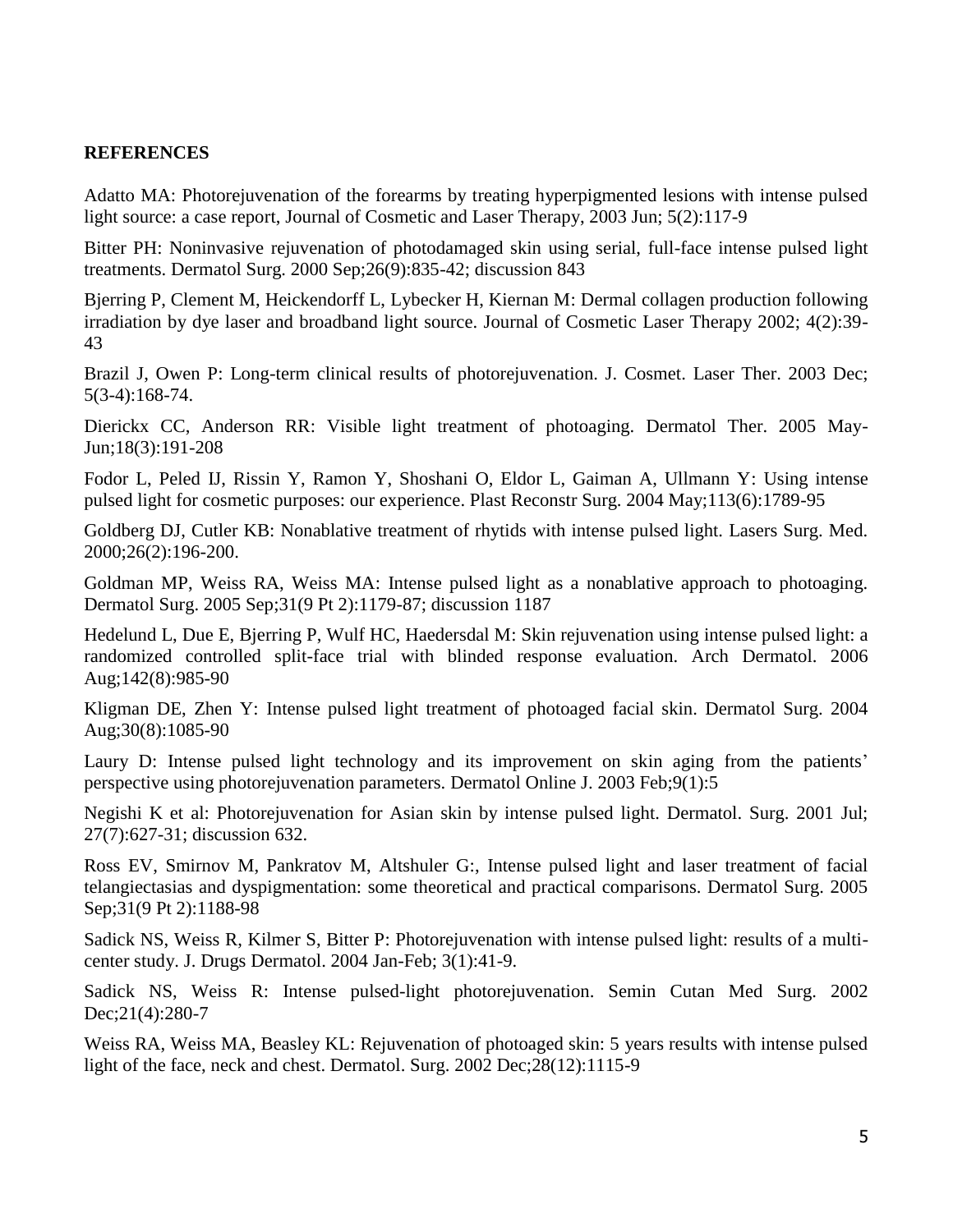# SharpLight<sup>"</sup>

SharpLight Technologies Ltd. 33 Lazarov St. Rishon Le Zion, Israel 75654 Tel: + 972 (0) 3 961 1969 Fax: + 972 (0) 3 952 8890 [info@sharplightech.com](mailto:info@sharplightech.com) **[www.sharplightech.com](http://www.sharplightech.com/)** MRK-00017 Rev 1